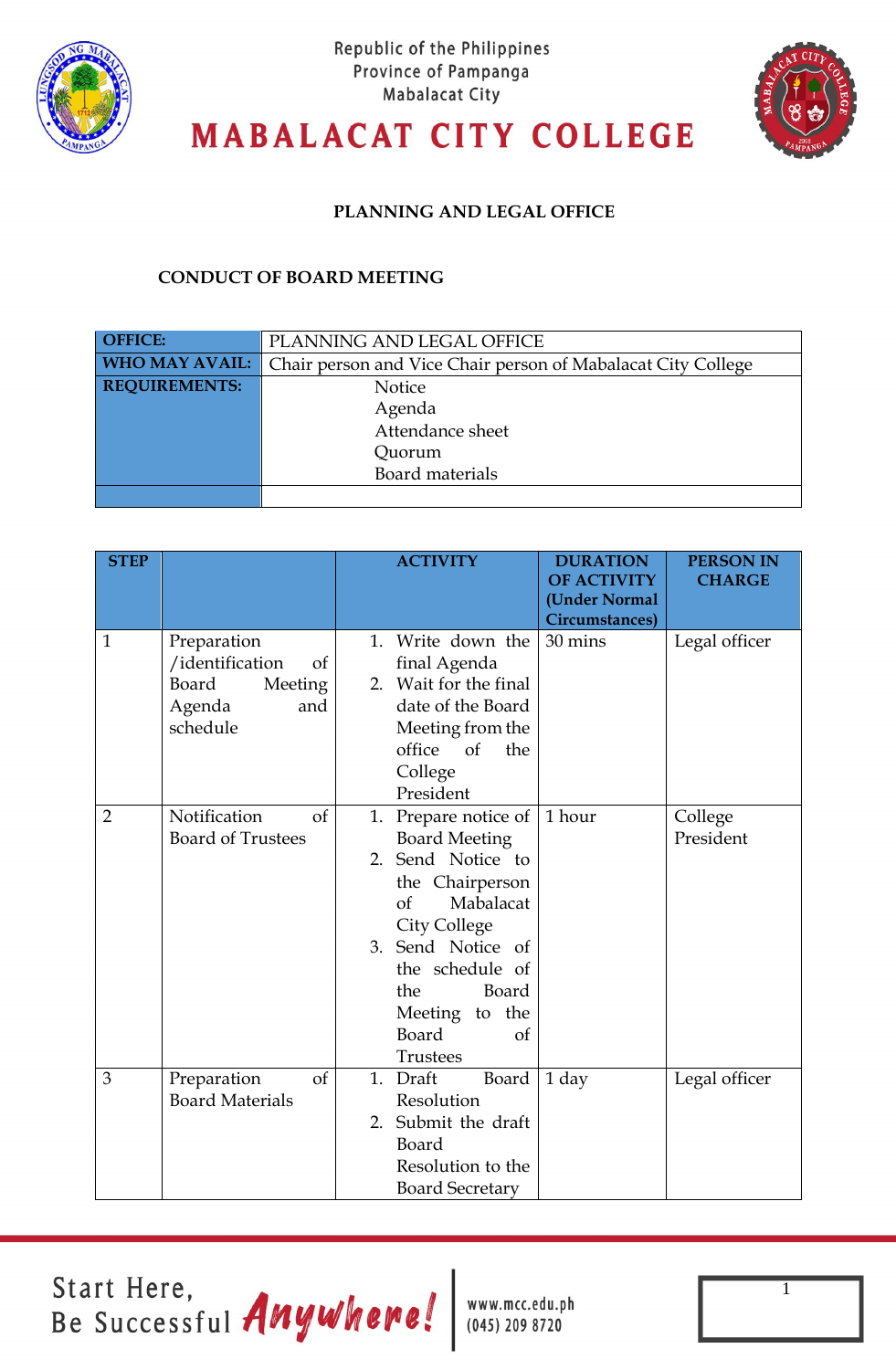

Start Here, Be Successful Anywhere!

www.mcc.edu.ph  $(045)$  209 8720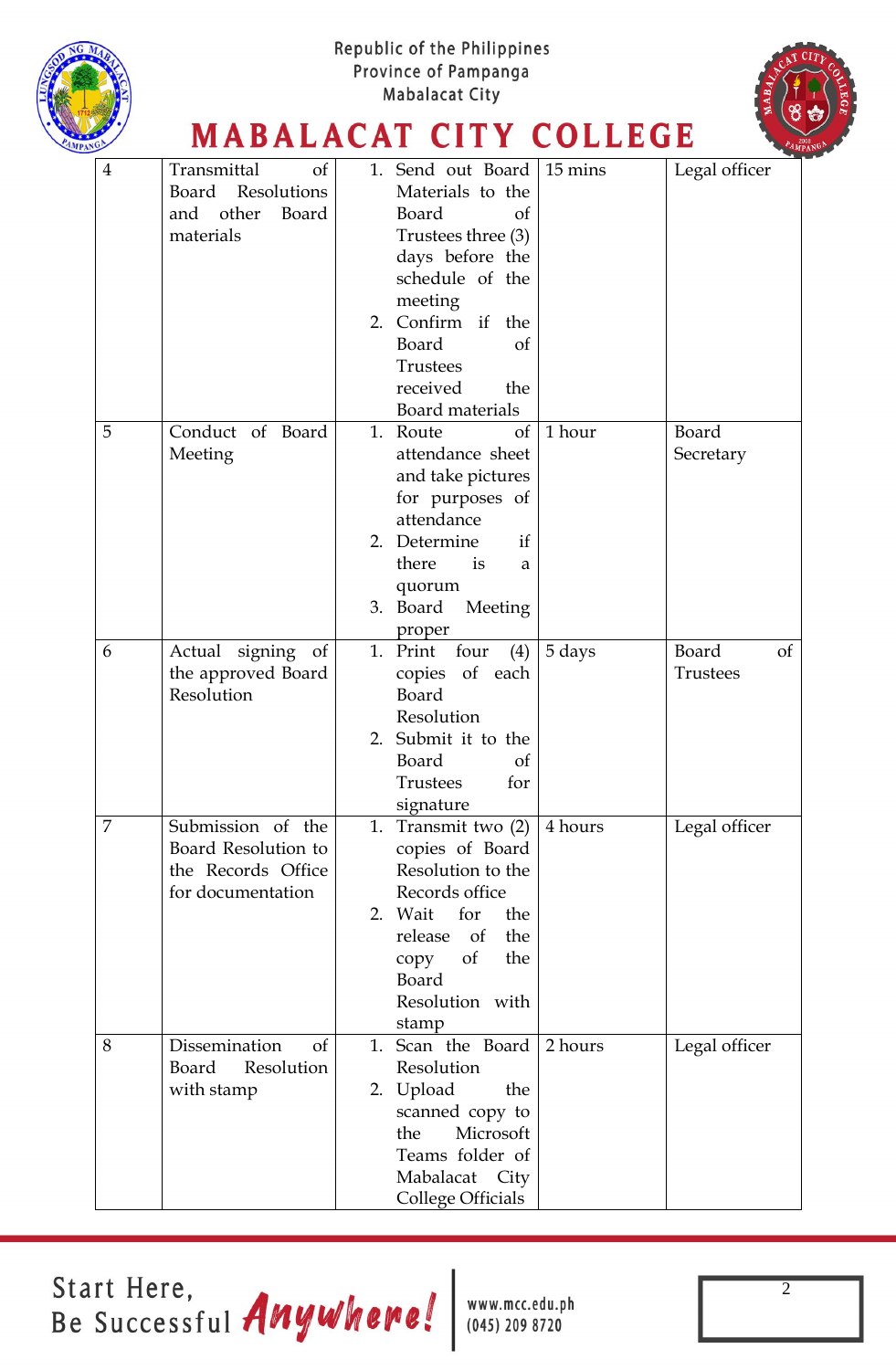![](_page_2_Picture_0.jpeg)

![](_page_2_Picture_2.jpeg)

### **MABALACAT CITY COLLEGE**

|                    |                          | 3. Notify<br>and                               |  |  |  |  |
|--------------------|--------------------------|------------------------------------------------|--|--|--|--|
|                    |                          | provide a copy                                 |  |  |  |  |
|                    |                          | the concerned                                  |  |  |  |  |
|                    |                          | offices of the                                 |  |  |  |  |
|                    |                          | approved Board                                 |  |  |  |  |
|                    |                          | Resolution                                     |  |  |  |  |
| 9                  | Processing of the        | Legal officer<br>1. Fill<br>out the<br>2 hours |  |  |  |  |
|                    | honoraria of the         | payroll form                                   |  |  |  |  |
|                    | <b>Board of Trustees</b> | 2. Print Four<br>(4)                           |  |  |  |  |
|                    |                          | copies of payroll                              |  |  |  |  |
|                    |                          | form                                           |  |  |  |  |
|                    |                          | 3. Attach<br>the                               |  |  |  |  |
|                    |                          | attendance sheet                               |  |  |  |  |
|                    |                          | and the pictures                               |  |  |  |  |
|                    |                          | taken during the                               |  |  |  |  |
|                    |                          | <b>Board Meeting</b>                           |  |  |  |  |
|                    |                          | 4. Submit it to the                            |  |  |  |  |
|                    |                          | Finance                                        |  |  |  |  |
|                    |                          | department                                     |  |  |  |  |
| End of Transaction |                          |                                                |  |  |  |  |

### **NOTARIAL OF DOCUMENTS**

| <b>OFFICE:</b>        | PLANNING AND LEGAL OFFICE                               |  |  |
|-----------------------|---------------------------------------------------------|--|--|
| <b>WHO MAY AVAIL:</b> | All personnel of Mabalacat City College                 |  |  |
| <b>REQUIREMENTS:</b>  | Five (5) copies of the Document                         |  |  |
|                       | One (1) photocopy of valid Id of the signatories of the |  |  |
|                       | document                                                |  |  |

| <b>STEP</b>               |                         | <b>ACTIVITY</b>                                                             | <b>DURATI</b><br><b>ON OF</b><br><b>ACTIVITY</b> | <b>TYPE OF</b><br><b>TRANSACT</b><br><b>ION</b> | <b>FEES</b> | <b>PERSON</b><br>IN<br><b>CHARGE</b> |  |
|---------------------------|-------------------------|-----------------------------------------------------------------------------|--------------------------------------------------|-------------------------------------------------|-------------|--------------------------------------|--|
| $\mathbf{1}$              | Documents<br>for notary | Receive<br>the<br>document<br>and check for<br>completeness                 | 10 mins                                          | Official                                        | None        | Legal<br>officer                     |  |
|                           |                         |                                                                             |                                                  | Personal                                        | Required    |                                      |  |
|                           |                         | File a copy<br>release<br>and<br>the Notarized<br>document to<br>the client | 3 hours                                          |                                                 |             | Legal<br>officer                     |  |
| <b>End of Transaction</b> |                         |                                                                             |                                                  |                                                 |             |                                      |  |

Start Here,<br>Be Successful Anywhene!

www.mcc.edu.ph<br>(045) 209 8720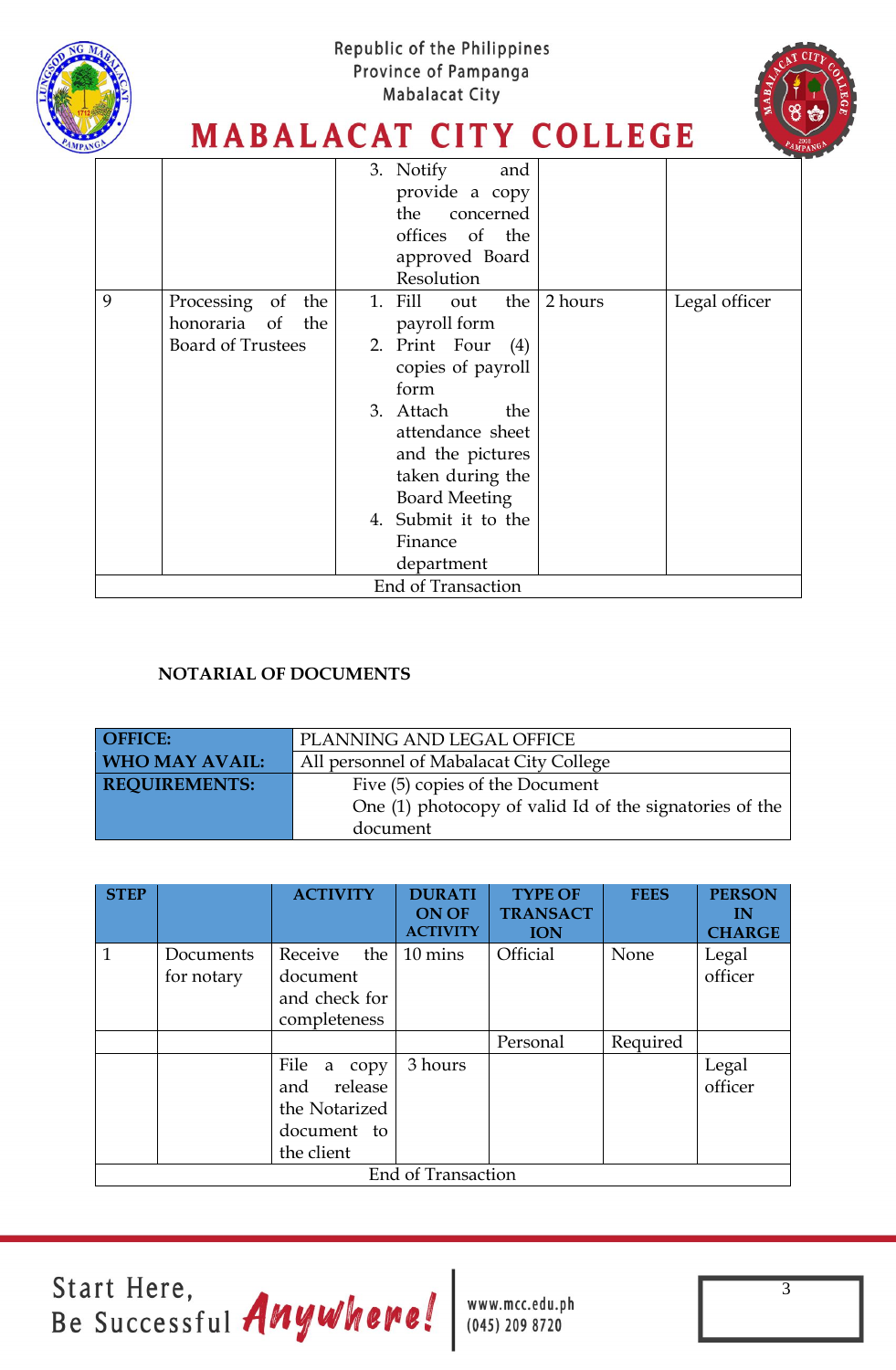![](_page_3_Picture_0.jpeg)

![](_page_3_Picture_2.jpeg)

# **MABALACAT CITY COLLEGE**

**FLOW CHART**

![](_page_3_Figure_5.jpeg)

Start Here,<br>Be Successful Anywhere!

www.mcc.edu.ph  $(045)$  209 8720